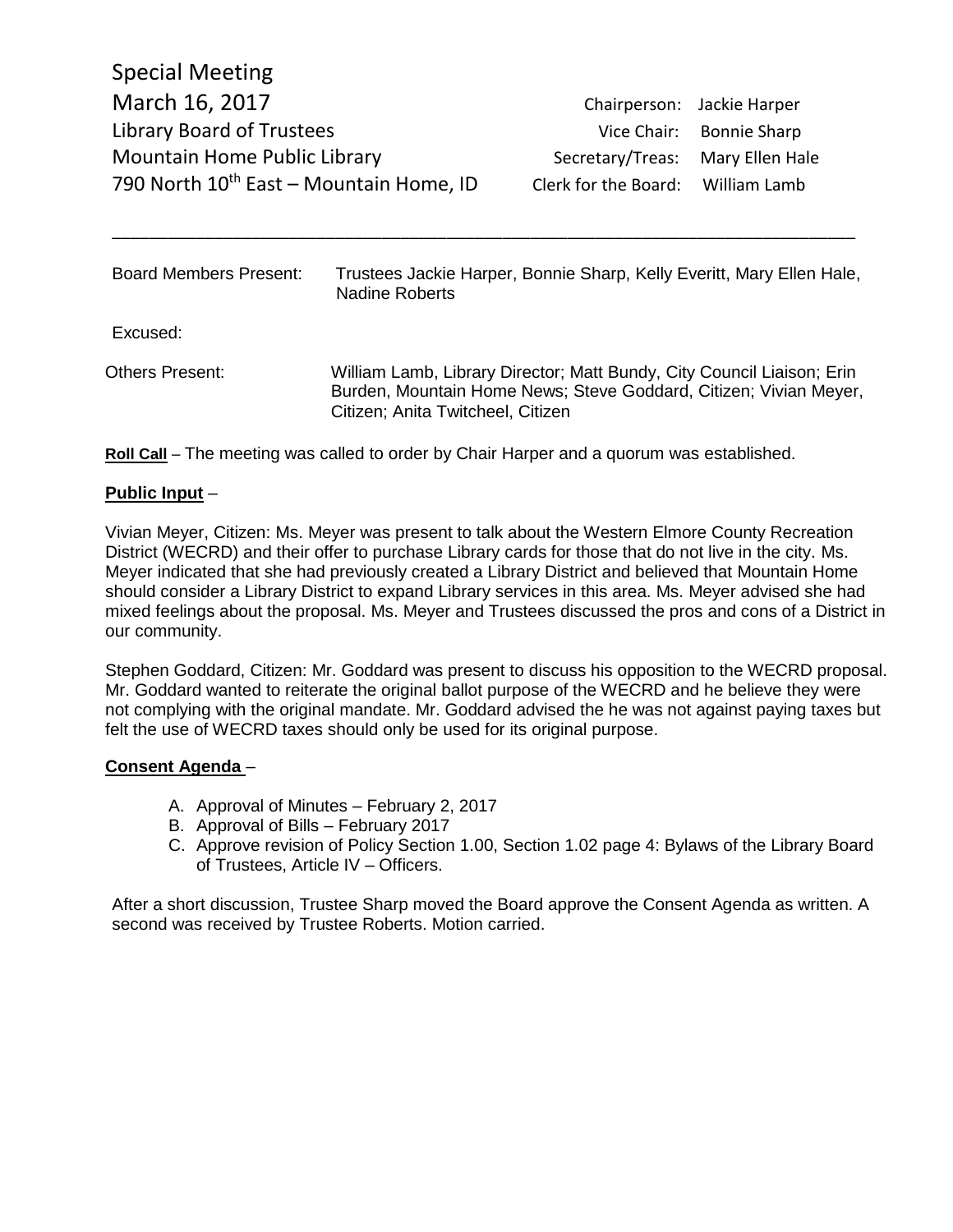# **Old Business** –

### *Discussion/Possible Action – WECRD pilot project update*

After a brief discussion, Trustee Roberts moved the Board deny the pilot project in partnership with the Western Elmore County Recreation District due to the ongoing controversy regarding the use of the districts funds and possibility of legal proceedings brought by opponents against the project. A second was received by Trustee Everitt. Motion carried.

### **New Business**

### *Discussion/Possible Action – FY17/18 Budget Workshop*

Director Lamb presented an overview of the FY17/18 Budget request (on file) and suggested since the leaking roof was a top priority only small adjustments/increases be made to maintain patron demand and cost increases. Director Lamb highlight the areas he felt were of importance for the upcoming budget, including:

- Increase in the Computer Maintenance line to compensate for RFID maintenance.
- Increase in Meetings and Schools line to allow more Staff development and workshop attendance opportunities.
- Increase the Book budget based on patron requests for more digital content and non-traditional circulation items.
- Increase the Repairs & Maintenance budget based on the increased costs to repair the interior of the facility after the roof repair.
- Based on the success of the Library coffee bar, a new expense line should be added.

Director Lamb pointed out in the FY17/18 budget there is a Capital Improvement Request for a replacement HVAC unit. After receiving a quote for a new unit, he requested the Board pull that future request, as funds will be available during this fiscal year to accomplish that replacement.

A short discussion include the possibility of a new City website and Mayor Sykes has asked each department to include additional expenses in their budget requests. Trustees discussed the pros and cons of maintaining the Library's website independently through the State Library. Trustees felt that the Library should maintain its own independent website. Councilman Bundy advised that he would get more information about this from Mayor Sykes and bring it back to the Board. The Board directed Director Lamb to not include the additional budget request at this time.

Overall, the FY17/18 budget will be approximately \$8,000 in additional expense line requests and \$44,000 (after removal of HVAC request) in Capital Improvement requests for the Roof Repair and Technology upgrades with RFID/Geared Up.